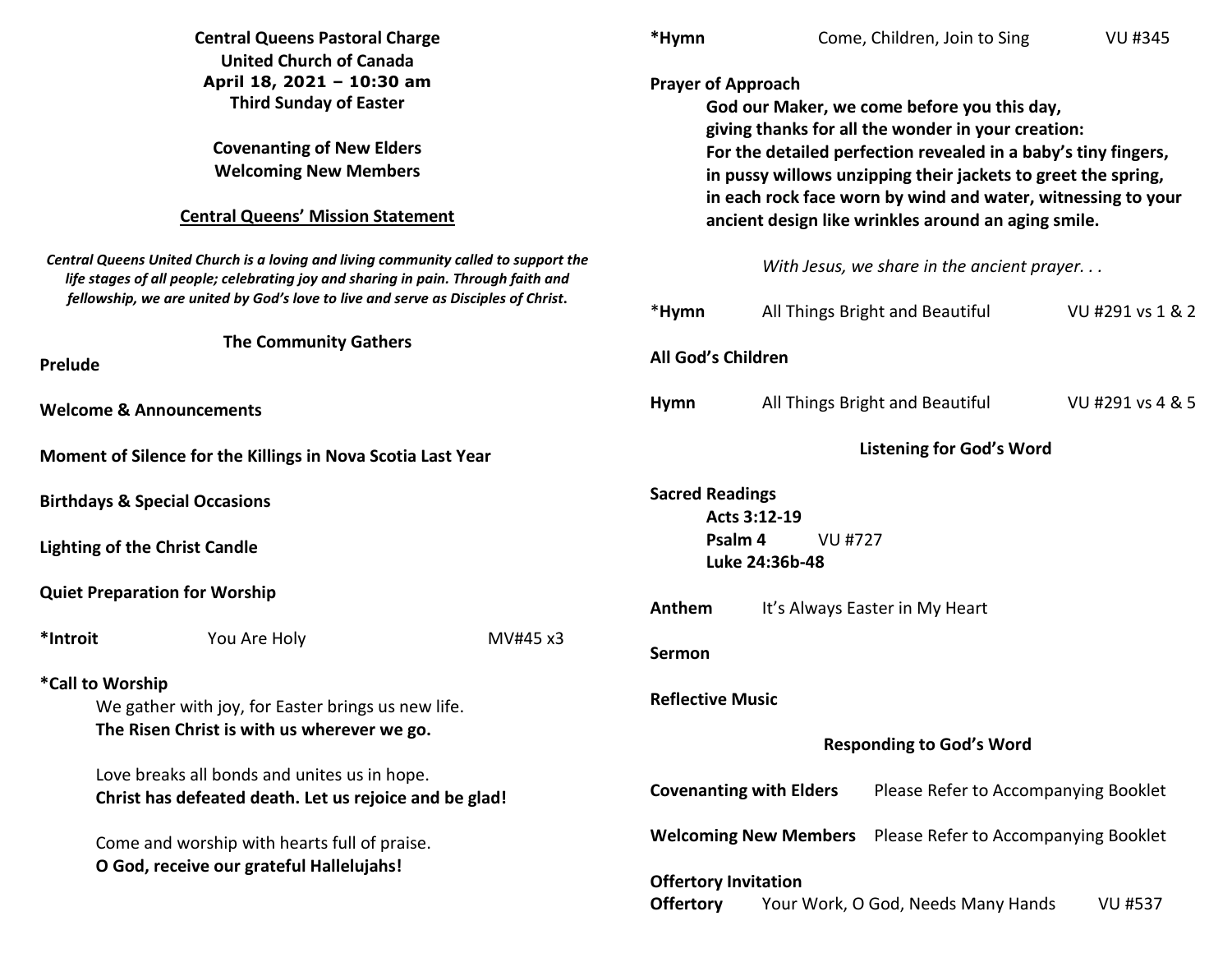### **\*Presentation of Offering**

#### **\*Offertory Prayer**

**God our Maker, you have given us life in a world filled with so much abundance. In Christ you have given us new life and abundant hope. We offer our gifts to you, knowing they are part of your abundance. Bless them and bless us, that we may bring hope and new life in Christ's name to a world that so badly needs these gifts. Amen.** 

### **Prayers of Thanksgiving and Intercession**

**\*Hymn** Walk with Me VU #649

# **\*Blessing**

Go out this day knowing that you are witnesses to the risen Christ.

**With her eyes open to wonder,** 

 **their minds attuned to goodness,** 

 **with our souls aware of what fears and doubts still remain but with our hearts open to joy and forgiveness, we go in peace to love and serve the world.** 

\***Choral Amen** 

\***Choral Benediction** Go Now in Peace

### **Postlude**

 **\*** Please stand as you are able

**Ministers** All of us **ClergyClergy Rev Greg Davis**<br> **Clergy Rev Greg Davis**<br> **Rev Greg Davis** Tuesday, Wednesday & Thursday 9 am – 12 pm Office Phone 902-964-2291 Email minister@cquc.ca

# **Ministry of Music**Phone 902-782-9222

 **Kirk Neville**Website https://cquc.ca/index.htm Email nevillevurry1@hotmail.com

## **Church Office**

Office Hours Phone 902-964-2221 Email office@cquc.ca

Wednesday & Thursday 9 am – 12 pm

**Warm Welcome to All** – We are glad you are here as a visitor, a seeker,someone looking for a new church home, or as a regular worshiper. All are welcome.

**Today's Bulletins** are placed in loving memory of Martha Vickerson. Presented by Walter & Pat Carver & family. Bulletins are also placed in loving memory of Sheldon Moore who passed away April 24, 1999. Remembered by Lois, Brian, Janet, Fred, Alyssa & Kaylee.

**Welcoming New Members & Covenanting New Elders** – Today we will be welcoming new members to Central Queens United and covenanting our new Elders.

**Sympathies** are extended to Don Smith & Marjorie MacLean on the loss of Don's brother, James Smith.

## **Life and Work of Our Church**

**Greg's Office Hours:** Tuesday, Wednesday and Thursday from 9 am – 12 pm. If anyone is in the hospital or would like a visit from Greg, please call him at 902-964-2291. If you wish to meet with Greg outside the scheduled hours, please call 902-964-2291 or email minister@cquc.ca for an appointment.

**In-Church Services:** Registration is **required**. To registration, please call 902-964-2221 or email office@cquc.ca. Masks **are required**. If you are registering **after 12 pm Thursday**, please text or call Velda at 902-940- 7674.